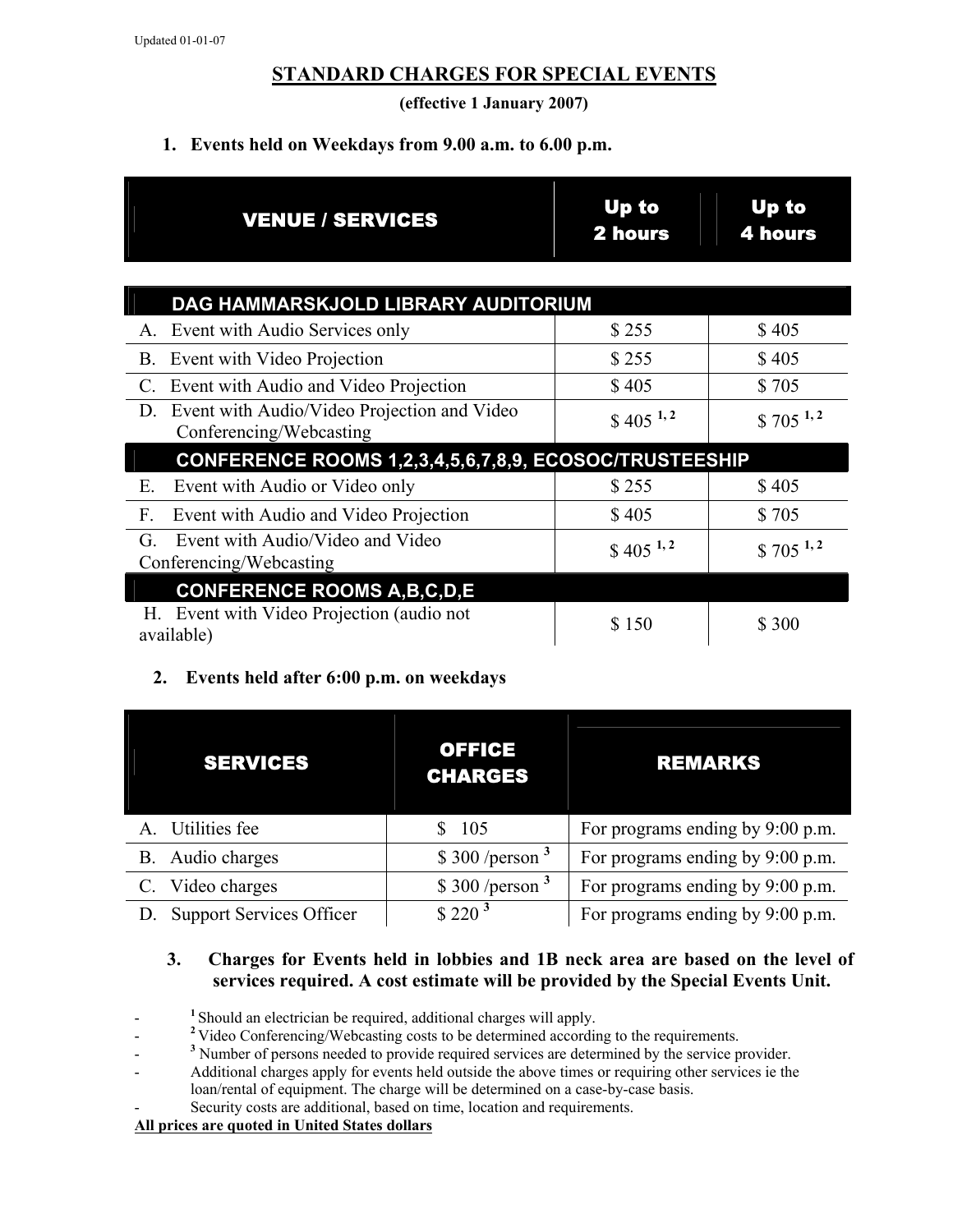# **BREAKDOWN OF STANDARD CHARGES FOR SPECIAL EVENTS**

**(effective 1 January 2007)** 

# 1. **Events held on Weekdays from 9.00 a.m. to 6.00 p.m.**

| <b>VENUE / SERVICES</b>                                           | <b>Up to</b><br>2 hours                  | <b>Up to</b><br><b>4 hours</b>       |  |  |  |
|-------------------------------------------------------------------|------------------------------------------|--------------------------------------|--|--|--|
| DAG HAMMARSKJOLD LIBRARY AUDITORIUM                               |                                          |                                      |  |  |  |
| A. Event with Audio Services only                                 | \$255                                    | \$405                                |  |  |  |
|                                                                   | 105 Utilities<br>\$<br><b>\$150 BCSS</b> | \$105 Utilities<br>\$300 BCSS        |  |  |  |
| B. Event with Video Projection                                    | \$255                                    | \$405                                |  |  |  |
|                                                                   | 105 Utilities<br>S<br>\$150 BCSS         | \$105 Utilities<br>\$300 BCSS        |  |  |  |
| C. Event with Audio and Video Projection                          | \$405                                    | \$705                                |  |  |  |
|                                                                   | 105 Utilities<br>\$<br>\$300 BCSS        | 105 Utilities<br>S.<br>\$600 BCSS    |  |  |  |
| Event with Audio/Video Projection and Video<br>D.                 | $$405^{1,2}$                             | $$705^{1,2}$                         |  |  |  |
| Conferencing/Webcasting                                           | 105 Utilities<br>\$<br>\$300 BCSS        | \$105 Utilities<br><b>\$600 BCSS</b> |  |  |  |
| <b>CONFERENCE ROOMS 1,2,3,4,5,6,7,8,9, ECOSOC/TRUSTEESHIP</b>     |                                          |                                      |  |  |  |
|                                                                   | \$255                                    | \$405                                |  |  |  |
| Ε.<br>Event with Audio or Video only                              | 105 Utilities<br>\$<br>\$150 BCSS        | \$105 Utilities<br>\$300 BCSS        |  |  |  |
| Event with Audio and Video Projection<br>$F_{\cdot}$              | \$405                                    | \$705                                |  |  |  |
|                                                                   | 105 Utilities<br>\$<br>\$300 BCSS        | \$105 Utilities<br><b>\$600 BCSS</b> |  |  |  |
| Event with Audio/Video and Video<br>G.<br>Conferencing/Webcasting | $$405^{1,2}$                             | $$705^{1,2}$                         |  |  |  |
|                                                                   | 105 Utilities<br>\$<br><b>\$300 BCSS</b> | \$105 Utilities<br><b>\$600 BCSS</b> |  |  |  |
| <b>CONFERENCE ROOMS A, B, C, D, E</b>                             |                                          |                                      |  |  |  |
| H. Event with Video Projection (audio not                         | \$150                                    | \$300                                |  |  |  |
| available)                                                        | \$150 BCSS                               | \$300 BCSS                           |  |  |  |

**…/…**